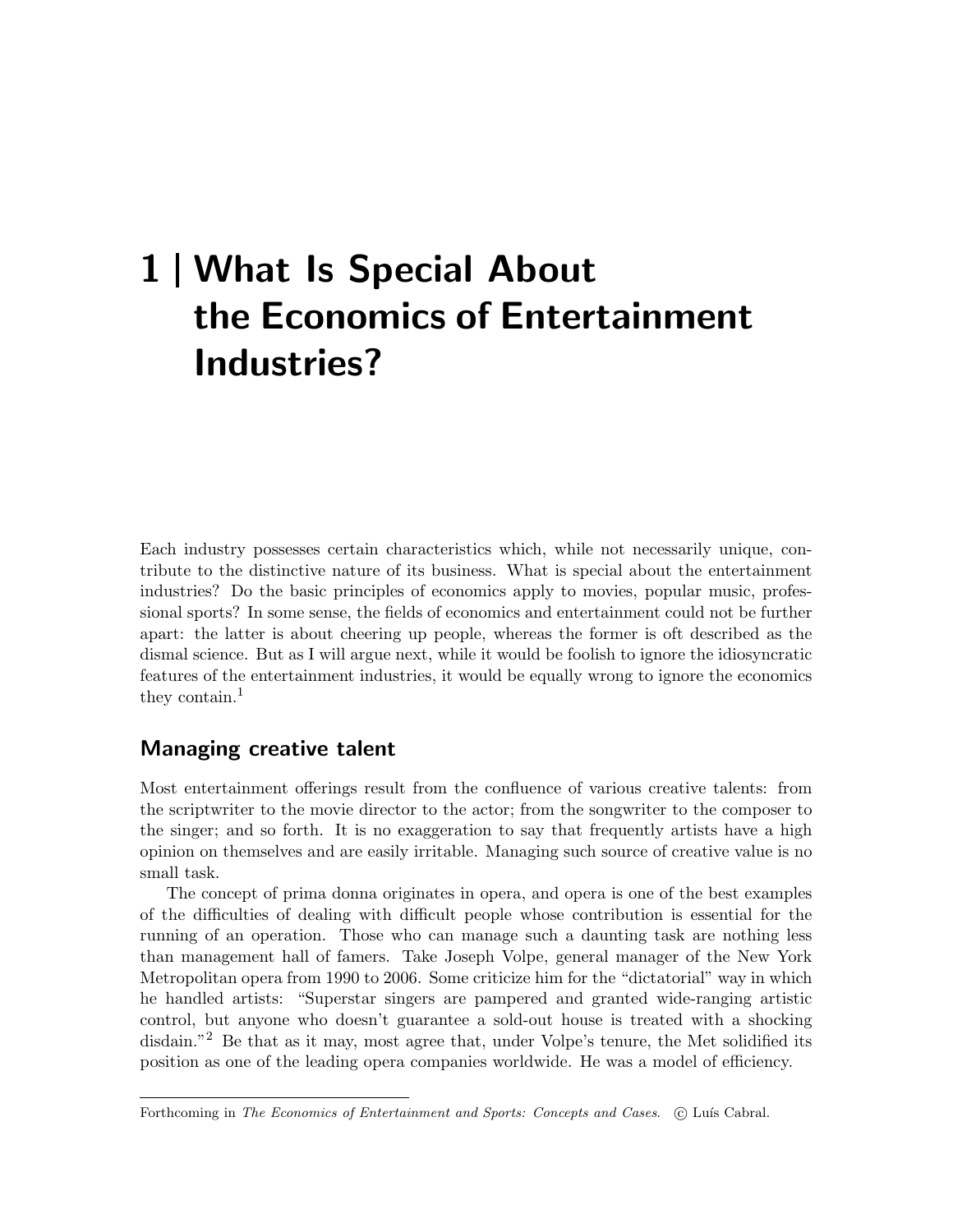Take another example from the music world. Producer George Martin is frequently referred to as "the fifth Beatle," and not without reason: Martin crafted song structures, wrote beginnings and endings, harmonies and solos (All You Need Is Ears is the title of his autobiography). But equally important, he knew how to deal with each band member according to his unique personality. He would sit at the piano to work with McCartney; do his best to accommodate Lennon's vague requests ("I want you to score this for me"); attempted to encourage Harrison's songwriting (thought admittedly too late); and generally tried to encourage the always underrated and somewhat under-appreciated Starr. "I taught them a few tricks and they were very quick to learn — like hothouse plants, they just sprung  $up.^{"3}$ 

One could go on and on giving examples of why people are important and special and difficult to deal with. One of my favorite stories is that of The Third Man  $(1849)$ , the classic *film noir* set in post-war Vienna. The fact the movie was finished at all is a miracle of sorts, considering all the conflicts that arose among the various parties involved: screenplay writer Graham Greene and producer David Selznick clashed over the choice of an ending; director Carol Reed had difficulty in getting lead actor Orson Welles to set a time for shooting in Vienna; and then, when Welles finally arrived, the actor refused to continue filming the scenes set in Vienna's sewers, an important part of the thriller. Carol Reed, besides being a first-class director, should also be credited for his patience and tact in dealing with such a group of strong egos. He was also humble enough to welcome Welles' multiple suggestions and ad-libs, including the now famous "cuckoo clock" speech. Finally, Reed also showed his ability to spot talent when he heard zither player Anton Karas at a Vienna party and eventually lead him to work on the movie's soundtrack, including the unforgettable "The Third Man Theme."

To sum up: It is a common mistake — and a frequent one among economists — to take labor as just any other generic production input. In the case of creative industries, it is a particularly big mistake.

#### Buyers, sellers and engagement

In a certain sense, a star is a seller who supplies a service (entertainment) to fans. But the relation between stars and fans goes well beyond that of buyer and seller. Suppose that ACME Widgets — a company you know nothing about — decides that, henceforth, each customer will pay whatever he or she feels like. It's a fair bet that the widget supplier will quickly file for bankruptcy.

But witness the recent experiment by British rock band Radiohead: their seventh studio album, In Rainbows, was released online on October 10, 2007. The price?—Whatever each downloading fan decides is fair. While exact figures are not available, some analysts estimate that 1.2 million copies were sold, well above the 200–500k range of previous releases. CNN Money found Radiohead's move worthy of their "101 Dumbest Moments in Business" list, but the math suggests that the band may have come out well ahead.

The comparison between widgets and songs is not entirely fair: the marginal cost of a music download is zero, whereas that of a widget is not. A better comparison might be between Radiohead and a software developer (since the marginal cost of a software download, like music, is zero). Would downloaders be willing to pay for free software if they were offered the same deal as Radiohead? Probably not.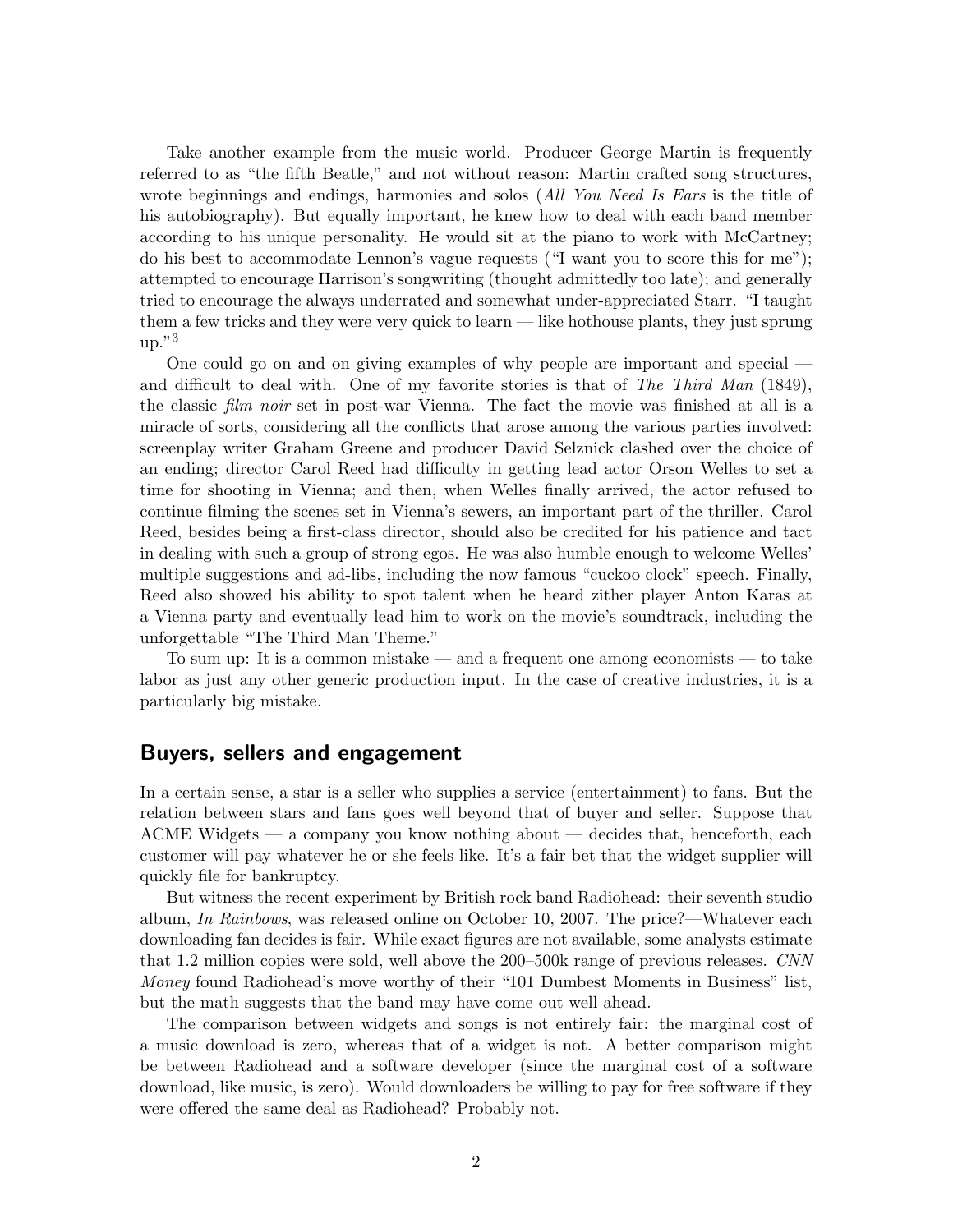#### Dumbest Moment in Business? —Not likely.



In Chapter 6 I examine additional examples of the general principle that the relation between star and fan is more complex than the relation between buyer and seller. While the examples are all from the music industry, the idea extends to other entertainment industries, including movies and professional sports.

## It's not the money, it's the principle

David Puttnam will not win any popularity contest in Hollywood, but he is unquestionably one of the industry's most influential figures. In his Undeclared War,<sup>4</sup> Puttnam sets out his thesis that movies and TV shape attitudes and values, create conventions of style and behavior. For this reason, he argues, creative artists share a heavy moral responsibility to inspire and affirm, not just to entertain.<sup>5</sup> For example, Puttnam recently said that "films featuring violence and aggression devoid of human consequences lead to the growth of bullying in the playground, with children imitating what they saw on the big and small screens."<sup>6</sup> More generally, he blames the entertainment industry for creating a world of "moral ambiguity:"

In the 1960s we decided moral ambiguity was a more interesting subject. The trouble with moral ambiguity is you are creating doubt in the minds of young people and it is probably more than a lot of them can cope with at such an early age.<sup>7</sup>

In other words, the movie and TV businesses are not just like any other business. "Films must transcend profit and loss." They should make a profit "but profit isn't enough. We do have other responsibilities."<sup>8</sup> Nor is Puttnam just talking the talk, as shown by an impressive list of financial and artistic hits such as Chariots of Fire, The Mission and The Killing Fields.

The idea that the bottom line is not the bottom line extends beyond beyond movies and television. In professional sports, a related issue is that of team loyalty. When F.C. Barcelona star Luís Figo left for archrival Real Madrid — thus becoming the first "Galatico" — he immediately became persona non grata at Nou Camp — or worst than that, some would argue. The argument that the deal made of lot of business sense seemed irrelevant — at least to his former Catalan fans.

The conflict between financial and other objectives may also imply a conflict between the management and the creative agents of a business. Consider for example the problem of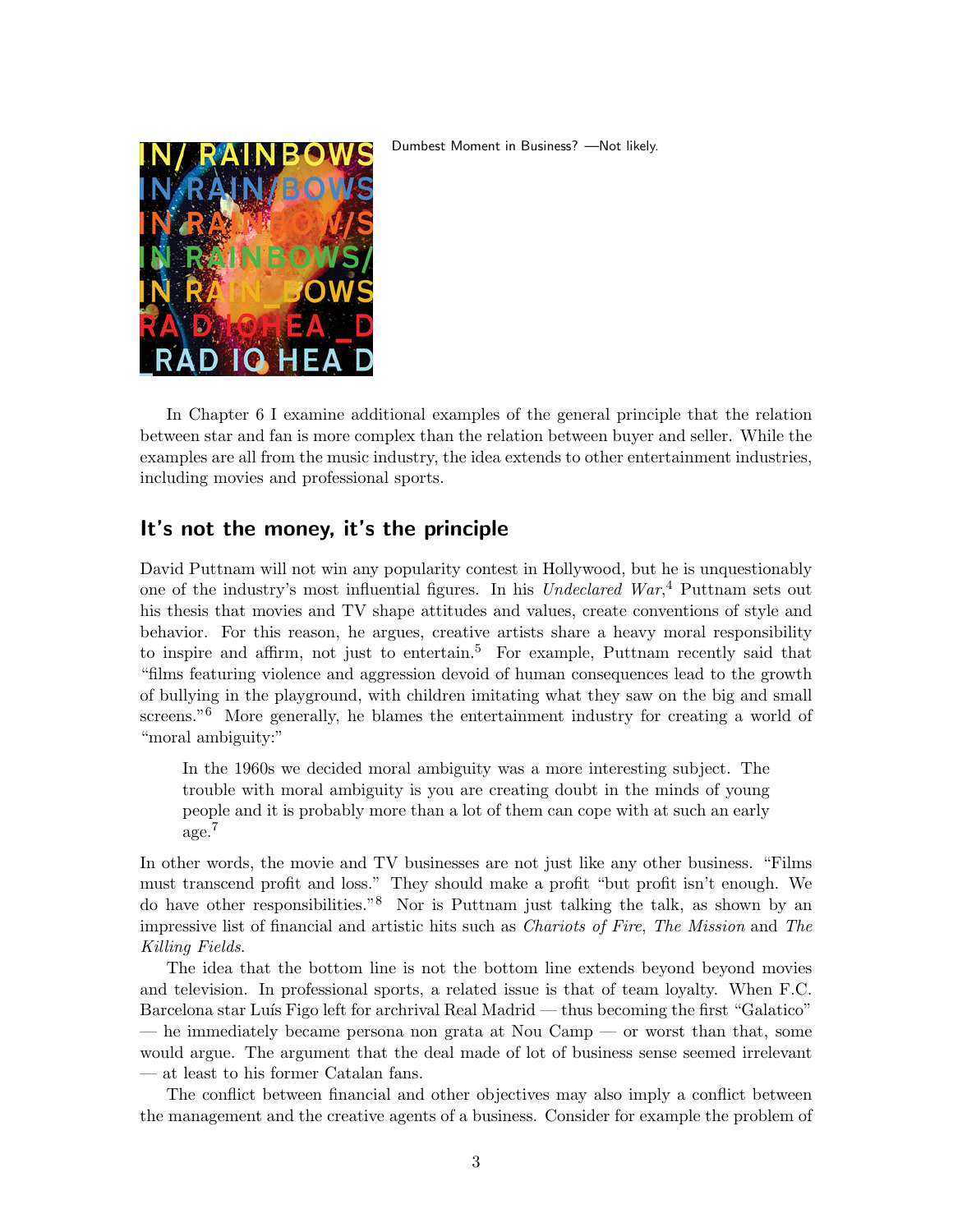

In one of the most controversial sports transfers ever, Portuguese soccer legend Luís Figo left FC Barcelona for Real Madrid Madrid in the summer of 2000 for what was then a world record transfer fee. "For me [joining] Madrid was a new stage. I joined them to earn more in every way — prestige, titles and money — and I got them." Barcelona fans, however, were furious and let him know it: on Figo's first re-appearance in Barcelona, the crowd's jeers and missiles led the referee to suspended the match for 13 minutes, fearing for the players' safety.

monetizing newspaper content. In 2011, The New York Times re-introduced a "paywall" on access to its content. This is probably the best business solution for a newspaper struggling with declining readership of its paper edition; but is it the best outcome for content creators, such as the newspaper's columnists? Thomas Friedman, for example, has an interest in the Times' financial success, just as every employee is concerned with his or her employer's economic viability. But Friedman is equally or more interested in attracting a wide audience, and raising a paywall may considerably limit readership.

# Technology and content

History has shown that the relation between technology and content is not always what it seems at first. In 1982, as the consumer video-cassette recorder (VCR) became increasingly popular, Jack Valenti, then president of the Motion Picture Association of America, declared that "the VCR is to the American film producer and the American public as the Boston strangler is to the woman home alone." $9$  But by 2004, 72% of the U.S. movie industry revenues came from rentals or sales of videotapes and digital video discs.<sup>10</sup>

Since the days of the video-cassette recorder, various entertainment-relevant technological developments have taken place, including in particular the Internet. Together with the trend towards greater globalization, these have changed (and continue changing) the business models of the music industry, the movie industry, professional sports, and so forth. Have the new combinations of technology and content increased or decreased value? How do the various players stand to gain or lose from technology evolution: hardware vs software, talent providers vs promoters, small stars vs superstars? These are some of the important open questions in many entertainment industries (and media industries, one might add).

For example, in Chapter 7 I consider the impact of digital technologies and the Internet on the evolution of the music industry. Some argue that the 2000s were the industry's lost decade: CD sales, for example, dropped by more than 50% from 2000 to 2010. But if we consider all of the music related revenues — including digital downloads, concerts, merchandizing and in particular music related hardware — then we observe a healthy growth rate throughout the entire decade. We thus have a case of value shift more than one of value destruction.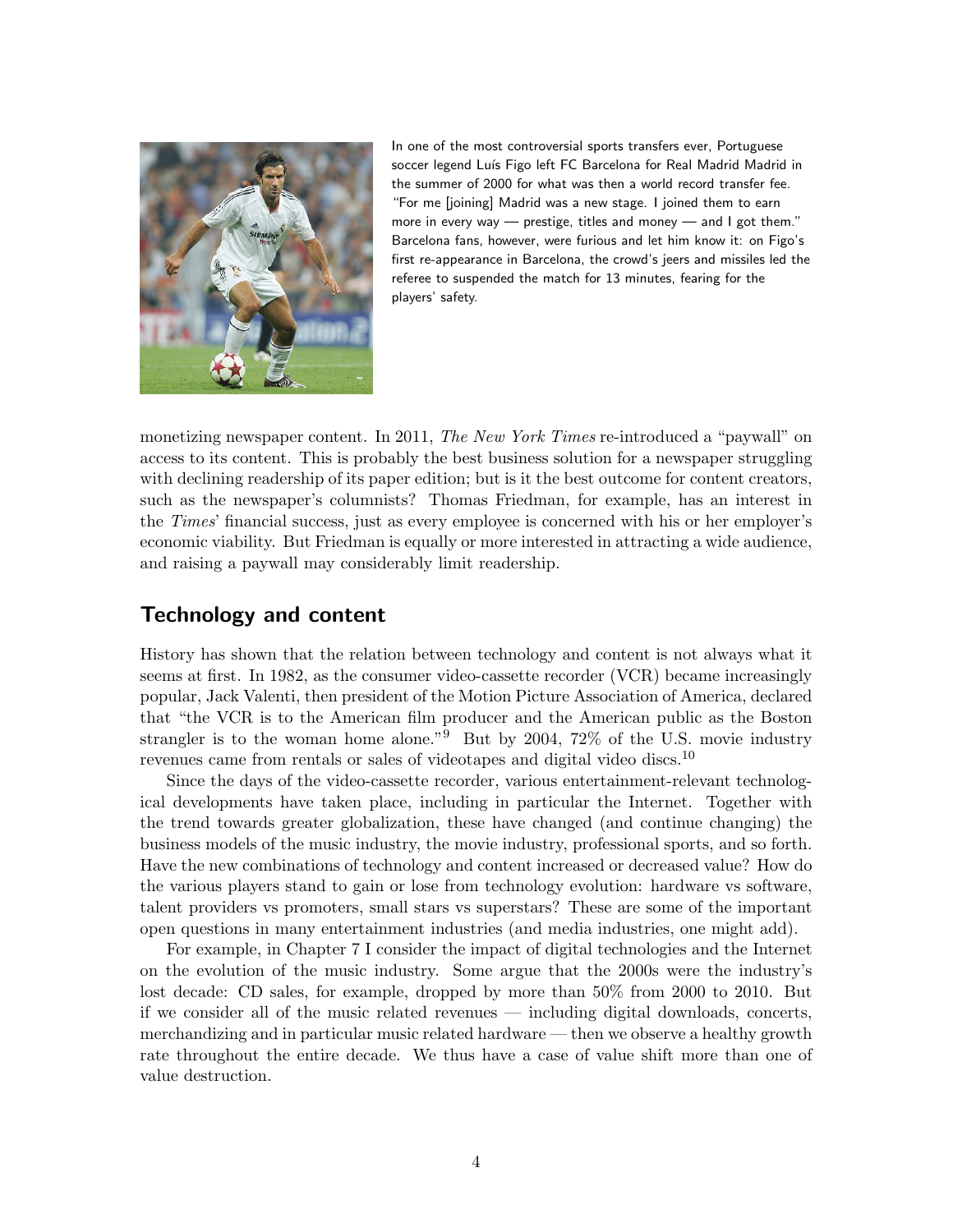#### Competitors and complementors

Co-opetition, the business best-seller by economists A. Brandenburger and B. Nalebuff, popularized the concepts of competitors and complementors.<sup>11</sup> All too frequently, the authors argue, we think of business strategy as an attempt to capture the greatest slice of the pie. But more often than not what matters is how different players within the same industry come together to increase the size of the pie. When that happens, they act as complementors — even if, strictly speaking, they are market competitors.

The phenomenon of complementors is not unique to entertainment industries (a classical example is that of Microsoft and Intel). However, most entertainment industries feature one or more instances of complementarities of the sort described in Co-opetition. For example, revenue sharing contracts in the home video industry, which became popular in the late 1990s, were responsible for significant increases in industry value. Here we have a situation where studios and video-rental stores came together not so much to negotiate the split of existing revenues but rather to find new ways to organize distribution that would be mutually beneficial.

The movie industry is rich in examples of of complementors. Consider for example the Lion King franchise. In addition to the movie, there is the Broadway play, the theme park attractions, the book, and a whole series of merchandizing products. To the extent that these are owned by different players, then we have a situation of complementors. When a promotional effort by the Broadway play leads to increased ticket sales,

Professional sports leagues are another important instance of complementors. There is a clear and obvious way in which the different teams in a given league are competitors: when F C Barcelona and Manchester United meet on the field, they play a zero-sum game ("my gain is your loss"). But there are many business and sports issues on which the two teams' interests are aligned: for example, the design and governance of the Champion's league or a possible European super-league.

### What is  $not$  special about the entertainment industry?

Having argued that the entertainment industries are in some respect unique and special (and closely related to each other), I should now add that there are also many ways in which the entertainment industries are very similar to other industries. For example, the distribution of movie revenues has been shown to be quite skewed, with quite a few blockbusters that fall outside Normal distribution patterns. Box-office "fat tail" revenue distributions turn out to be very similar to those of pharmaceutical drugs. In fact, there is a certain similarity between a medical drug's creative process and that of a motion picture, both in terms of the talent it entails and the outcome uncertainty it leads to.

A second example is given by music and beer (two industries that are closely related in the eyes of the consumer). Some say that the music industry is evolving in the direction of a greater number of very small artists ("the long tail") and a small number of increasingly big artists ("superstars"). If we look at the evolution of the beer industry, we observe (in the U.S., perhaps also in other countries) an increase in size of the top players but also the emergence of a large number of very small producers — just as in the music industry. Can the parallel be extended?

A third example is given by pricing. In 2003, the New York Mets, a Major League